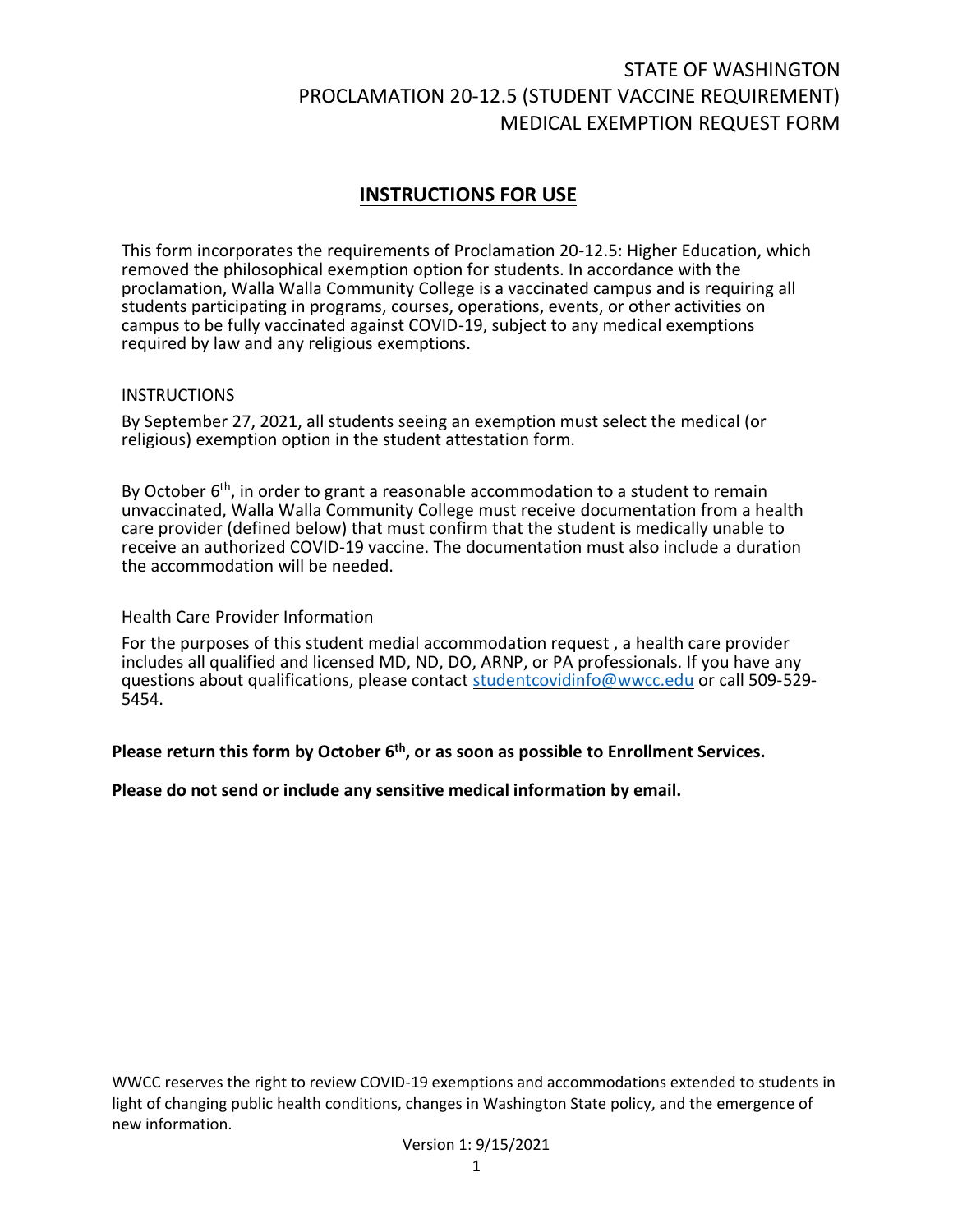# STATE OF WASHINGTON PROCLAMATION 20-12.5 (STUDENT VACCINE REQUIREMENT) MEDICAL EXEMPTION REQUEST FORM

## **VACCINE PROCLAMATION MEDICAL QUESTIONNAIRE**

Name of Student: \_\_\_\_\_\_\_\_\_\_\_\_\_\_\_\_\_\_\_\_\_\_\_\_\_\_\_\_\_\_\_ Student ID:

### **Notice to the health care provider:**

The above referenced student is requesting a medical exemption to the requirement to receive a Covid-19 vaccine as a condition of access on-campus education and services.

Please complete the following form to help us understand whether the student has a medical condition or disability, which prevents them from receiving an authorized COVID-19 vaccine.

### **To be completed by a licensed health care provider:**

- 1. Are you licensed to practice in the state of Washington?
- 2. What is your area of practice and/or medical expertise?
- 3. Does the above referenced person have a medical condition or disability that prevents them from receiving an authorized COVID-19 vaccine?

**THE SECOND SECOND VES** NO

4. What is the anticipated duration ofthe medical condition or disability which prevents the employee from receiving an authorized COVID-19 vaccination?

\_\_\_\_\_\_\_\_\_\_\_\_\_\_\_\_\_\_\_\_\_\_\_\_\_\_\_\_\_\_\_\_\_\_\_\_\_\_\_\_\_\_\_\_\_\_\_\_\_\_\_\_\_\_\_\_\_

WWCC reserves the right to review COVID-19 exemptions and accommodations extended to students in light of changing public health conditions, changes in Washington State policy, and the emergence of new information.